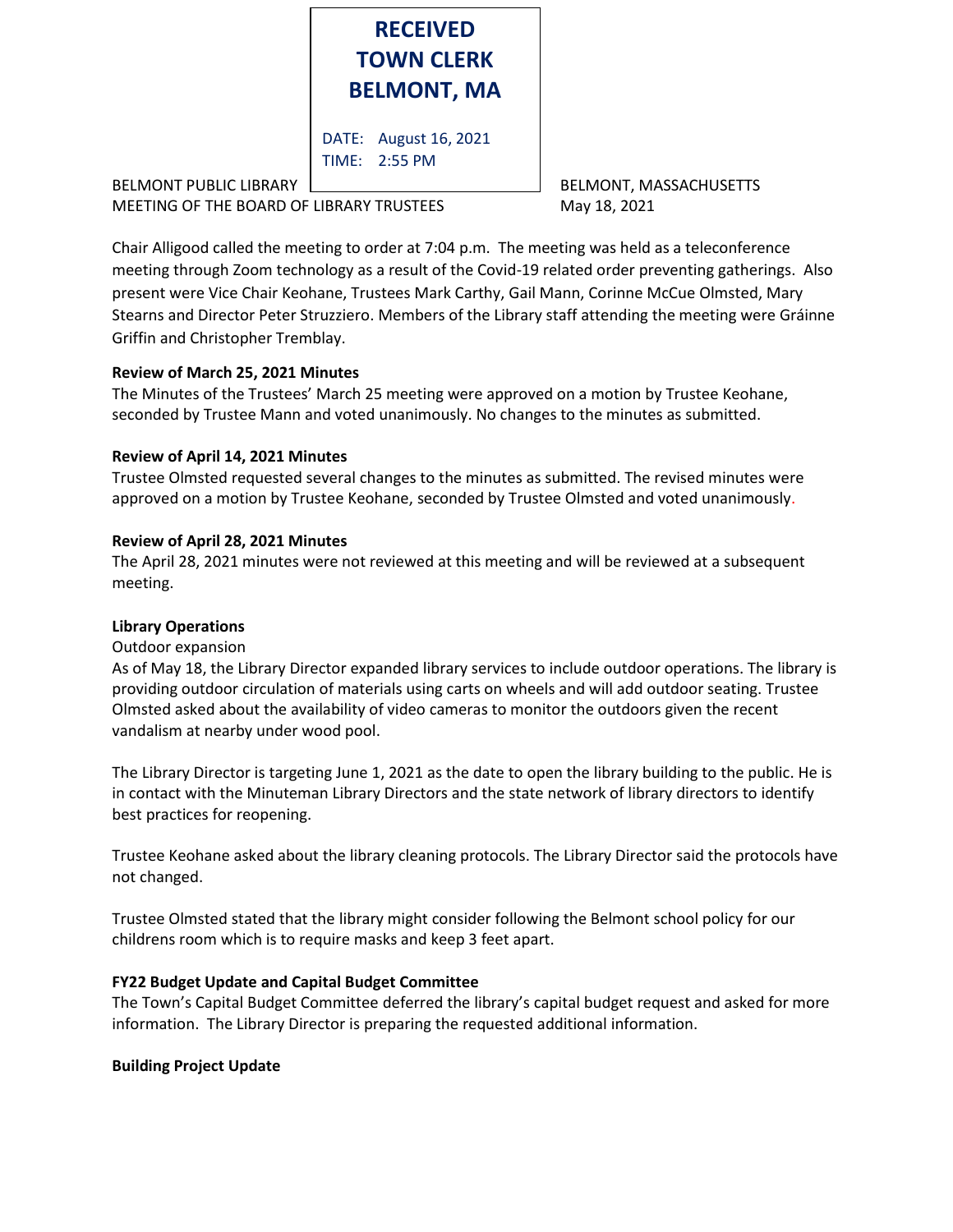Chair Alligood and Vice Chair Keohane met with the Town Administrator and the Select Board Library Liaison to discuss the status of the building project. The Select Board Liaison voiced support for the library building project and mentioned the possibility of a debt exclusion vote in 2023 or spring 2024. The Trustees will provide a report on the library building project at the June 9 Town Meeting.

## **Friends / Foundation / School Committee Updates**

The Trustee Chair will attend the Friends of the Library Annual Meeting on June 3. The positions of President and Vice President of the Friends will rotate at that time. The Friends May Book sale was a financial and social success. Many enjoyed the Star Wars characters appearing at the Book Sale.

The Foundation meeting was cancelled.

The School Committee reported that all children are back in school except for those opting to remain remote. The children must be 3 feet apart indoors. The high school librarian position will be cut in FY 22 and the Library Director is working with the School Department to provide an app to allow students to access the library's electronic resources. The architects Perkins and Will met with the School Committee and the Select Board jointly to present the results of their ice rink study. The proposed design has a 18M cost with 20% error band.

## **Key Topics**

## Presentation by Library Director- Discussion and Vote on Library Fines

The Library Director delivered a presentation describing the proposed Fine Free Program which would end the practice of late fines. He provided a quantitative analysis of Belmont Public Library data showing that the library incurs a cost from the fine collection process which exceeds revenue from fines. He reported that all of the surrounding communities, including the city of Boston, either have, or are in the process of, adopting a Fine Free Program.

Trustee Carthy asked that the proposed Fine Free program, which would require amending the current circulation policy, include how to handle a serial abuser, how reminders will be sent, a description of the late policy and its implementation and how lost items will be billed to the borrower. Trustee Mann said the policy should define the process for suspending a patron following abuse of the account. Trustee Olmsted asked how to handle the new materials shorter loan period which currently do not allow renewal. The Library Director was asked to provide information on expenses to be incurred by tracking and replacing lost items.

Trustees Stearns asked that the Trustees vote on the concept of Fine Free. Trustee Mann offered a motion that the Belmont Public Library eliminate overdue fines effective 7/1/21, seconded by Trustee Stearns, and the motion was voted unanimously. Trustee Mann asked that the Director update and revise the circulation policy and present this revised policy for the Trustees' review at the June meeting.

The Library Director reported on the success of the Library's Food for Fines program and said that this program will continue after a Fine Free program is implemented.

#### **Policy Review - Museum Pass Review and Vote**

The Library Director reported that the Friends of the Belmont Public Library have asked that access to the museum passes be opened to residents of other communities due to insufficient pass use. The Library Director provided statistics on use from 2016-2019. Use has been steady despite increased promotion of the availability of passes.